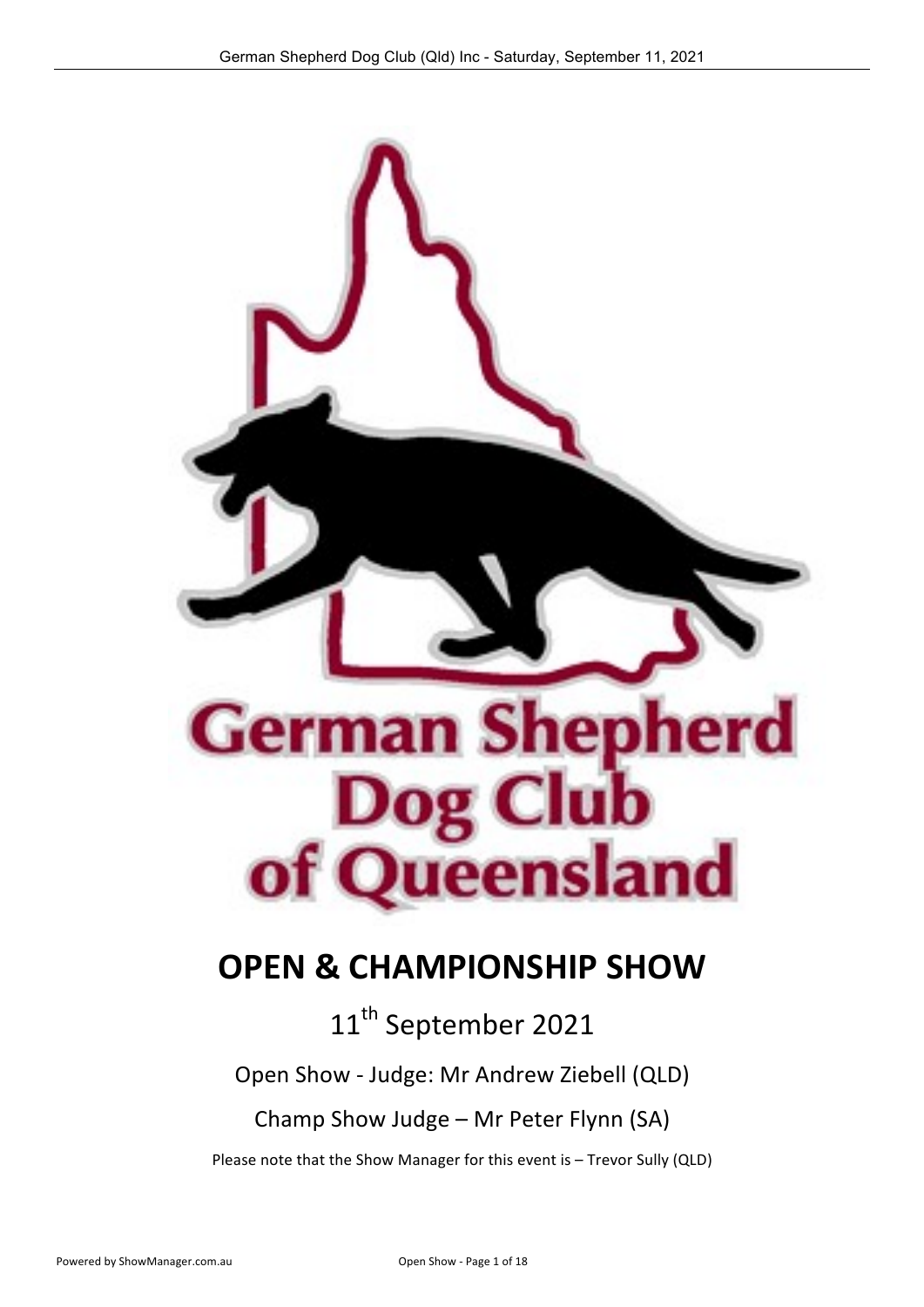

#### **Welcome from President GSDCQ**

On behalf of the management team and members of the German Shepherd Dog Club of Queensland we welcome our Conformation Judge for the Championship show today Mr Peter Flynn (SA), and our Open Judge Mr Andrew Ziebell.

For the Obedience trial, I would like to welcome our Judge Mr Bill Patterson. Bill was a neighbour of mine and I remember fondly going to his place for Obedience training when I lived in Forestdale. Well done Laura Schmike our Trial Secretary.

Entries are not what we as a club would like but in our troubled country Queensland is lucky to be able to hold shows, and trials when so many other States cant.

Thank you to the hardworking committee that makes this weekend possible, we have been holding our breath this week. The club has managed to hold so far this year 3 members competitions, 2 Championship Shows, 1 Open Show and 2 Trials, with a terrific entry for the forthcoming Zone 2 Members Comp on the 25th September.

A big thank you to our ring officials, Steward Stacey Gilfoyle, Assembly Steward Jean Hansford, Show Manager Mr. Trevor Sully, and Sue Bruno our lovely show secretary. Last but not least the very talented Gail Donald photographer.

Thank you to all the exhibitors from far and near that have entered your dogs for us to see this weekend, we look forward to seeing them all in the ring. Thank you to the spectators that have come out for the weekend.

Good luck to all exhibitors and I hope everyone enjoy todays Open Show and Championship Show and Trial.

Sharon Thorp **President 2021 - German Shepherd Dog Club of Qld Inc.**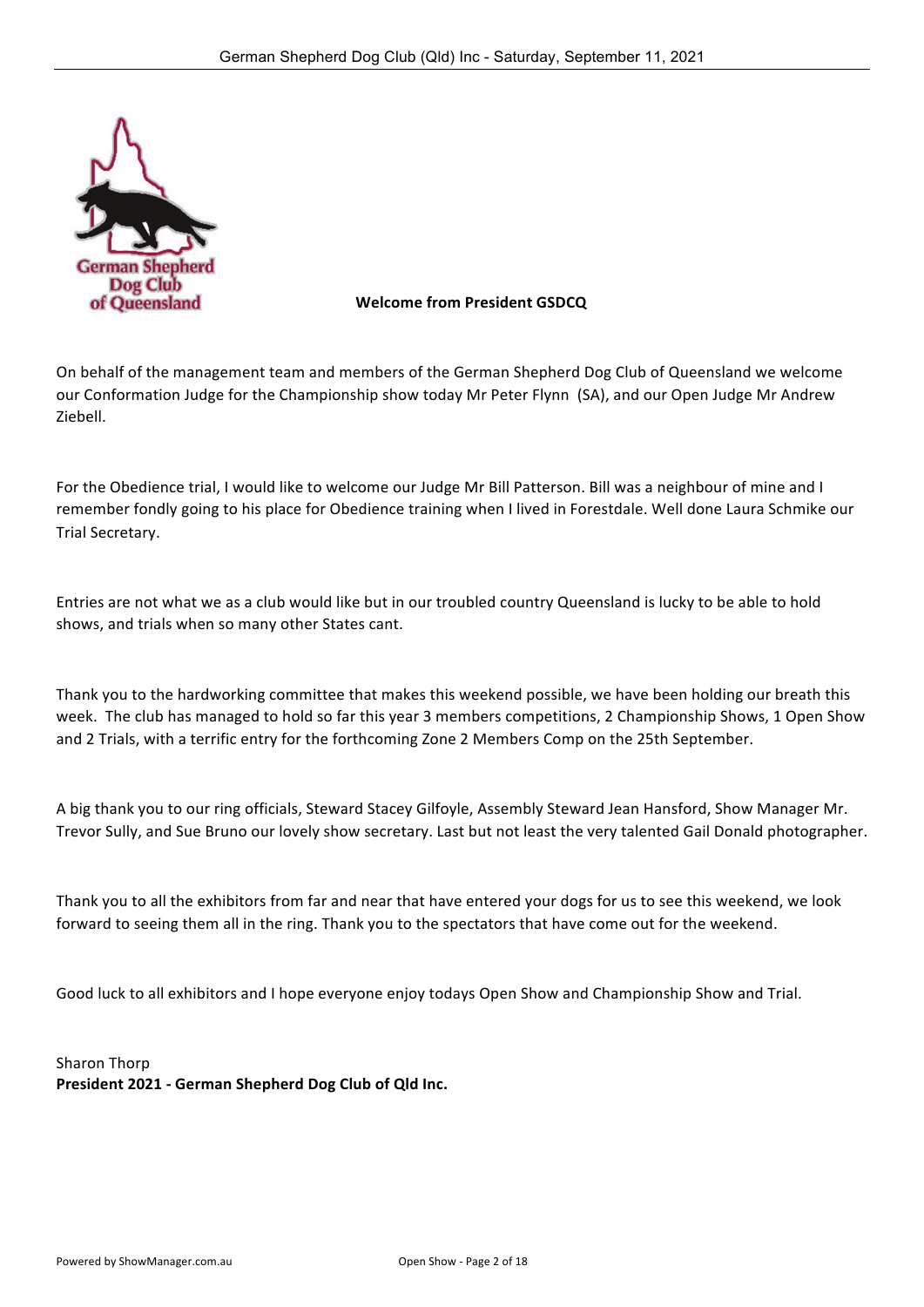# THE GSDCA WOULD LIKE TO SINCERELY THANK THOSE INDIVIDUALS & BUSINESSES WHO SUPPORTED OUR CHAMPIONSHIP SHOW WITH SPONSORSHIP

BPBLSC – Jessica Bird (Sashes & Trophy) JBLSC – Sue Bruno (Sashes & Trophy) OBLSC – Kylie Zimmerle (Sashes & Trophy) JDLSC – Stephan Gumpert (Sashes & Trophy) ODLSC – Julie Hogan-Smith (Sashes & Trophy) MPBSC – Shaun Schembri (Sashes & Trophy) JBSC – Stephan Gumpert (Sashes & Trophy) IBSC – Debbie Muir (Sashes & Trophy) BDSC – Karl & Sarah Maresh (Trophy) MDSC – Karl & Sarah Maresh (Trophy) PDSC – Karl & Sarah Maresh (Trophy) JDSC – Karl & Sarah Maresh (Trophy) ODSC – Debbie Muir (Sashes & Trophy) CH SCB – Fred Flower (Sahes & Trophy) BIS SC – Fred Flower (Trophy) Challenges LSC - Stuart & Bronwyn Hurley

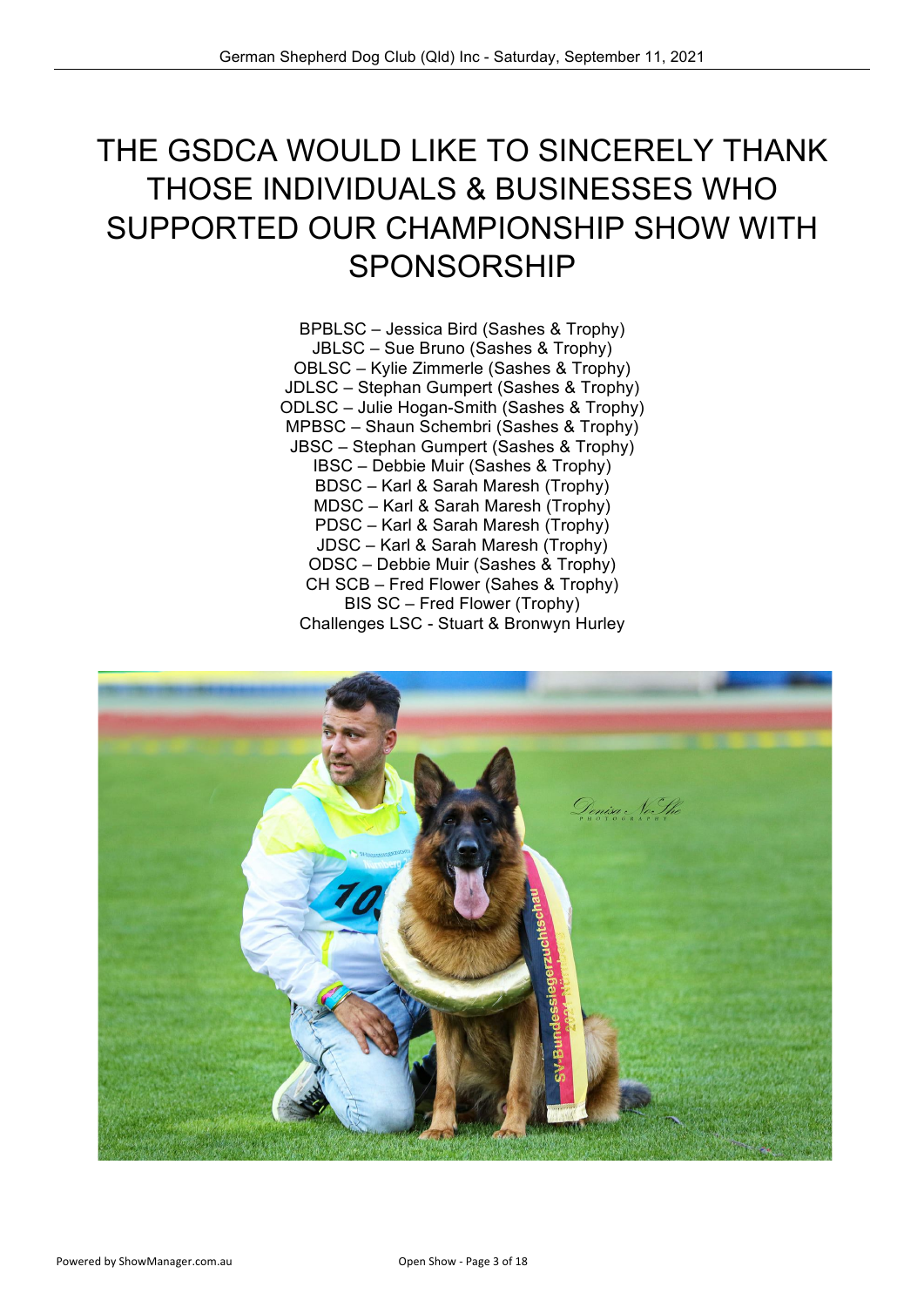#### **OPEN SHOW German Shepherd Dog (Long Stock Coat)**

|              | Class 1a                                    | <b>Baby Puppy Bitch</b>                                                                                                             |            |
|--------------|---------------------------------------------|-------------------------------------------------------------------------------------------------------------------------------------|------------|
| 1            | <b>Wendy Cropper &amp; Chiquita Beckett</b> | <b>WILDHERTZ STALKING WOLF</b><br>20 Mar 2021<br>Bred By: Chiquita Beckett<br>Wildhertz Poetry In Motion x Gewalt Shelby Cobra      | 5100124293 |
| $\mathbf{2}$ | Mr B & D Houghton                           | <b>SHARDON VIBRANT BEAUTY</b><br>31 Mar 2021<br>Bred By: Mrs D M Bryant<br>Ch Iliano Von Juvenisty x Shardon Tranquillity           | 2100562091 |
| 1st          | 1<br>2<br>2nd                               |                                                                                                                                     |            |
|              | Class 2a                                    | <b>Minor Puppy Bitch</b>                                                                                                            |            |
| 3            | Ms. M Wetzlar                               | <b>GEWALT CASINO ROYALE</b><br>07 Feb 2021<br>Bred By: Gewalt Kennels<br>Xander Vom Grabfeldgau (Imp Deu) x Gewalt Gambols Gretel   | 5100123512 |
| 1st          | 3                                           |                                                                                                                                     |            |
|              | Class 3a                                    | <b>Puppy Bitch</b>                                                                                                                  |            |
| 4            | J Philp Absent                              | <b>AMDAK HASHTAG FUDGE ME</b><br>18 Sep 2020<br>Bred By: A Wood<br>Eroica Ice Ice Baby (Ai) x Amdak Fudge Me Sideways               | 4100345505 |
| 5            | Mr B & D Houghton                           | <b>HAVELOC TWISTER</b><br>Bred By: Haveloc German Shepherds<br>10 Nov 2020<br>Haakon Vom Morfelder Land x Haveloc Dhaviland Dash Pt | 4100346334 |
| 1st          | 5<br>2 <sub>nd</sub>                        |                                                                                                                                     |            |
|              | Class 4a                                    | <b>Junior Bitch</b>                                                                                                                 |            |
| 6            | Mr G & K Williams                           | <b>KAYGARR ESTHER</b><br>25 Jul 2020<br>Bred By: Mrs K & Mr G Williams<br>Eroica Ice Ice Baby x Eroica Just Want To Have Fun        | 4100339708 |
| 1st          | 6                                           |                                                                                                                                     |            |
|              | Class 5a                                    | <b>Intermediate Bitch</b>                                                                                                           |            |
| 7            | Mr B & D Houghton                           | <b>LETTLAND EPIC EDITION AZ</b><br>27 Nov 2019<br>Bred By: Mr B & D Houghton<br>Eroica Ice Ice Baby x Ch Beautrae Xtreme Envy       | 4100329869 |
| 1st          | 7                                           |                                                                                                                                     |            |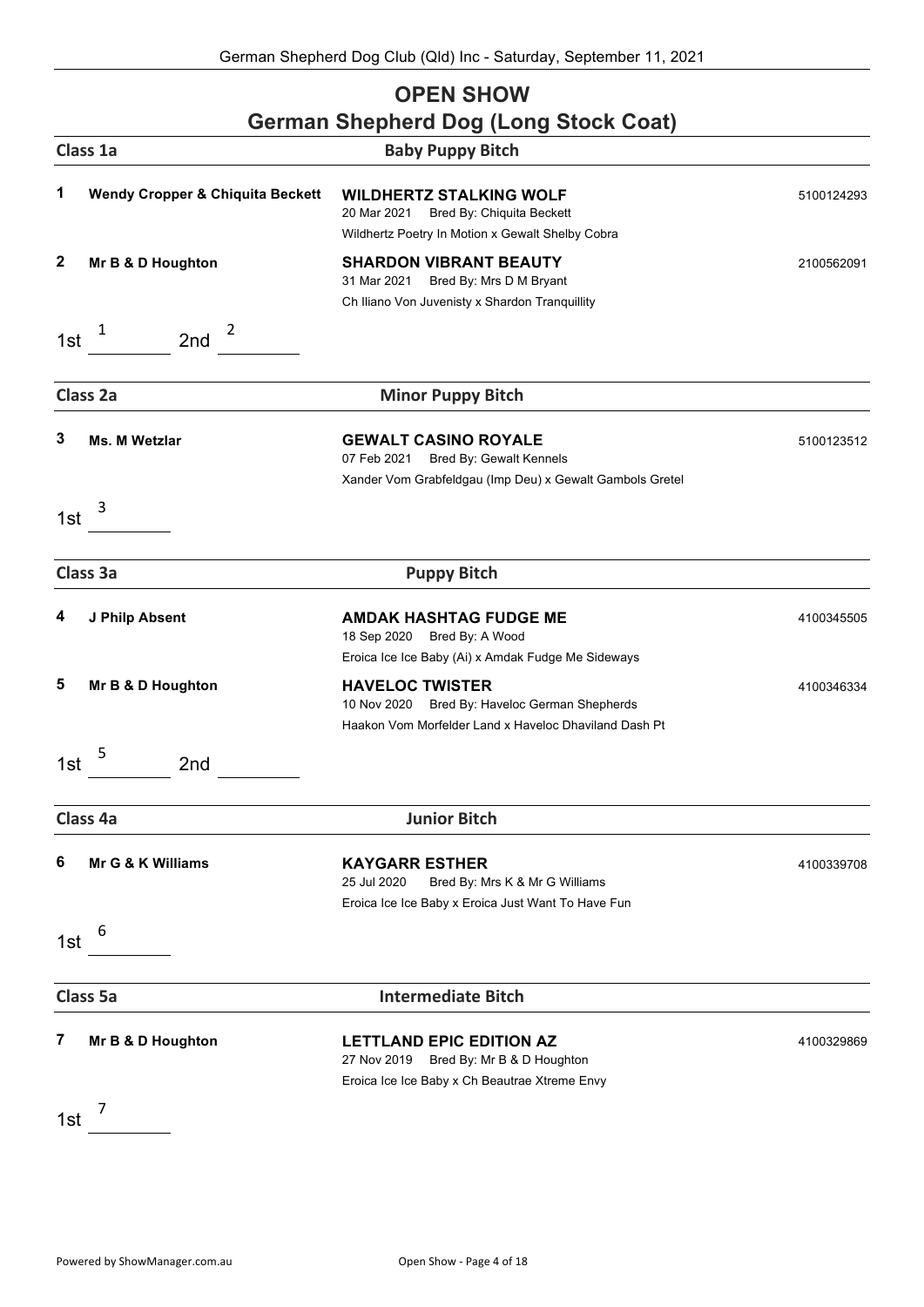| Class 11a              | <b>Open Bitch</b>                                                                                                          |            |
|------------------------|----------------------------------------------------------------------------------------------------------------------------|------------|
| 8<br><b>C</b> Cheffirs | CH KUIRAU OLIVIA A"Z BSC<br>Bred By: Mr P G& Mrs D M& J Murray<br>21 Dec 2017<br>Djambo Von Fichtenschlag x Kuirau Chakira | 2100488461 |
| 8<br>1st               |                                                                                                                            |            |
| 6<br><b>Best Bitch</b> | 8<br>R/Up                                                                                                                  |            |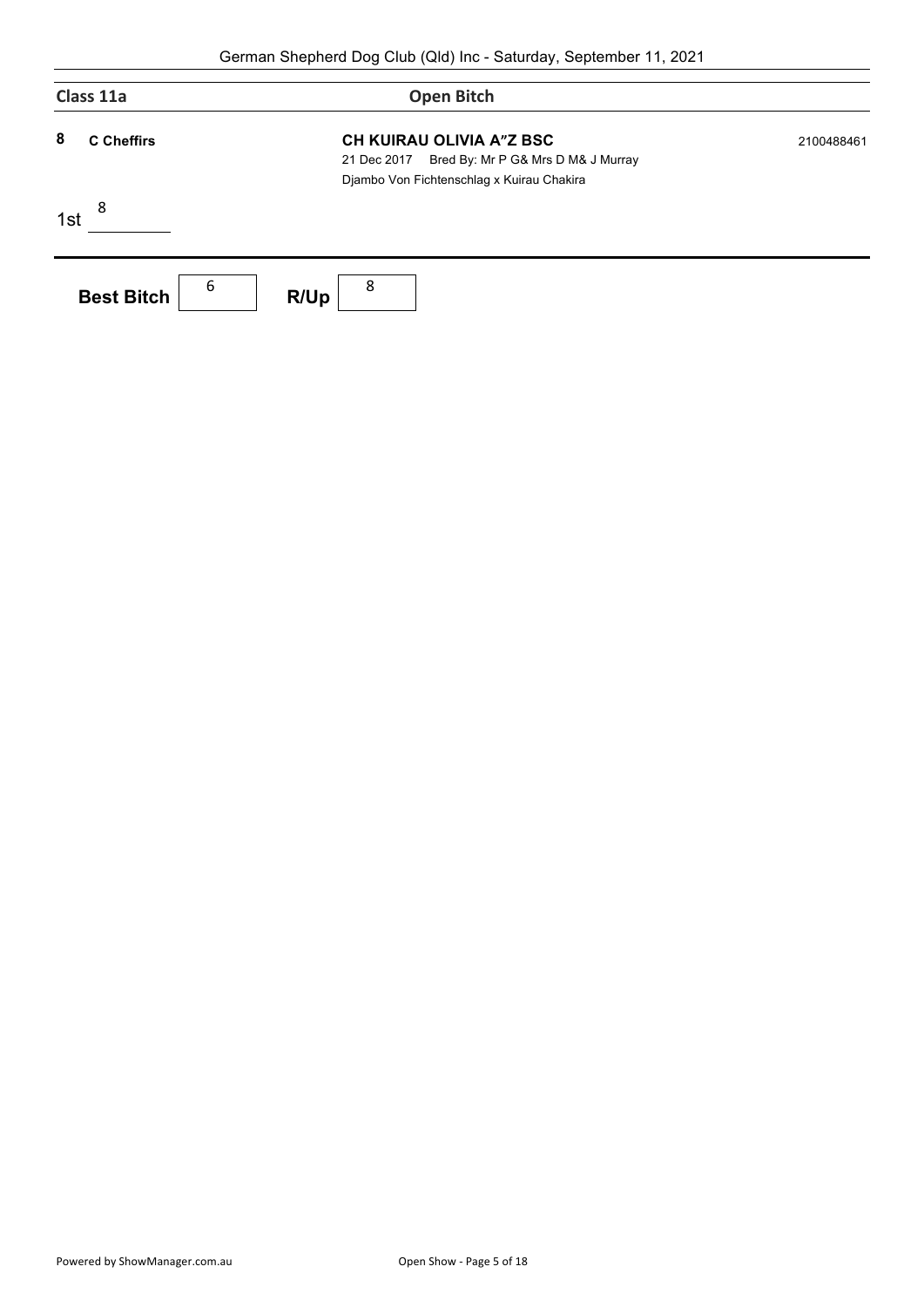#### **German Shepherd Dog (Stock Coat)**

|                 |                                   | $5.11$ an $5.15$ phora $5.5$ g (Stoon Soat)                                                                                                  |            |
|-----------------|-----------------------------------|----------------------------------------------------------------------------------------------------------------------------------------------|------------|
|                 | Class 1a                          | <b>Baby Puppy Bitch</b>                                                                                                                      |            |
| 15<br><b>VP</b> | J Philp                           | <b>GRANDSPY KISS AND TELL</b><br>13 Mar 2021<br>Bred By: Jocelyn Philp<br>Dewisri Prince x Grandspy Evil Intentions                          | 4100352592 |
| 16              | <b>Mrs. Debra Okeefe Absent</b>   | <b>DEBBAR QUENTESSA</b><br>09 May 2021 Bred By: Mrs. Debra Okeefe<br>*Chili Della Valcuvia x *Debbar Isabella 'A"Z'                          | 4100354396 |
| 1st             | 15<br>2 <sub>nd</sub>             |                                                                                                                                              |            |
|                 | Class 2a                          | <b>Minor Puppy Bitch</b>                                                                                                                     |            |
| 17              | Mrs. D O'keefe Absent             | <b>DEBBAR PALOMA</b><br>Bred By: Mrs. Debra Okeefe<br>20 Feb 2021<br>Kaygarr Arko x Debbar Jenny 'A"Z'                                       | 4100351819 |
| 1st             |                                   |                                                                                                                                              |            |
|                 | Class 3a                          | <b>Puppy Bitch</b>                                                                                                                           |            |
| 18              | <b>Jo Cathie</b>                  | <b>CINDERHOF ROMAA</b><br>05 Oct 2020<br>Bred By: Miss J Cathie<br>Chili Della Valcuvia x Vanland Ava                                        | 2100549974 |
| 19              | F Flower, S Thorp, Gewalt Kennels | <b>GEWALT SWEDISH INFLUENCE</b><br>Bred By: Gewalt Kennels<br>13 Nov 2020<br>Gewalt Tennessee Drummer x Olexius Vera (Imp Swe)               | 5100121714 |
| 20              | Mrs. D O'keefe                    | <b>DEBBAR OPHELIA</b><br>Bred By: Mrs. D O'keefe<br>15 Nov 2020<br>Xander Vom Grabfeldgau (Imp Deu) x Aust Ch.Debbar Hermione 'A"Z'          | 4100345411 |
| 1st             | 18<br>19<br>3rd<br>2nd            | 20                                                                                                                                           |            |
|                 | Class 4a                          | <b>Junior Bitch</b>                                                                                                                          |            |
| 21              | Mrs. A Doyle Absent               | <b>CASTASTAR NAYELI'A"Z'</b><br>08 May 2020 Bred By: Mrs. Mandy Doyle<br>Xander Vom Grabfeldgau (Imp Deu) x Ch Castastar Evita Et. Hit 'A"z' | 4100337346 |
| 22              | <b>Miss A ward</b>                | <b>ALMARJO ANOTHER SHOCK</b><br>14 Jun 2020<br>Bred By: Mr M Yardley<br>Jaci'S Style Einstein (Imp Deu) x Amberg Effie                       | 4100337683 |
| 1st             | 22<br>2 <sub>nd</sub>             |                                                                                                                                              |            |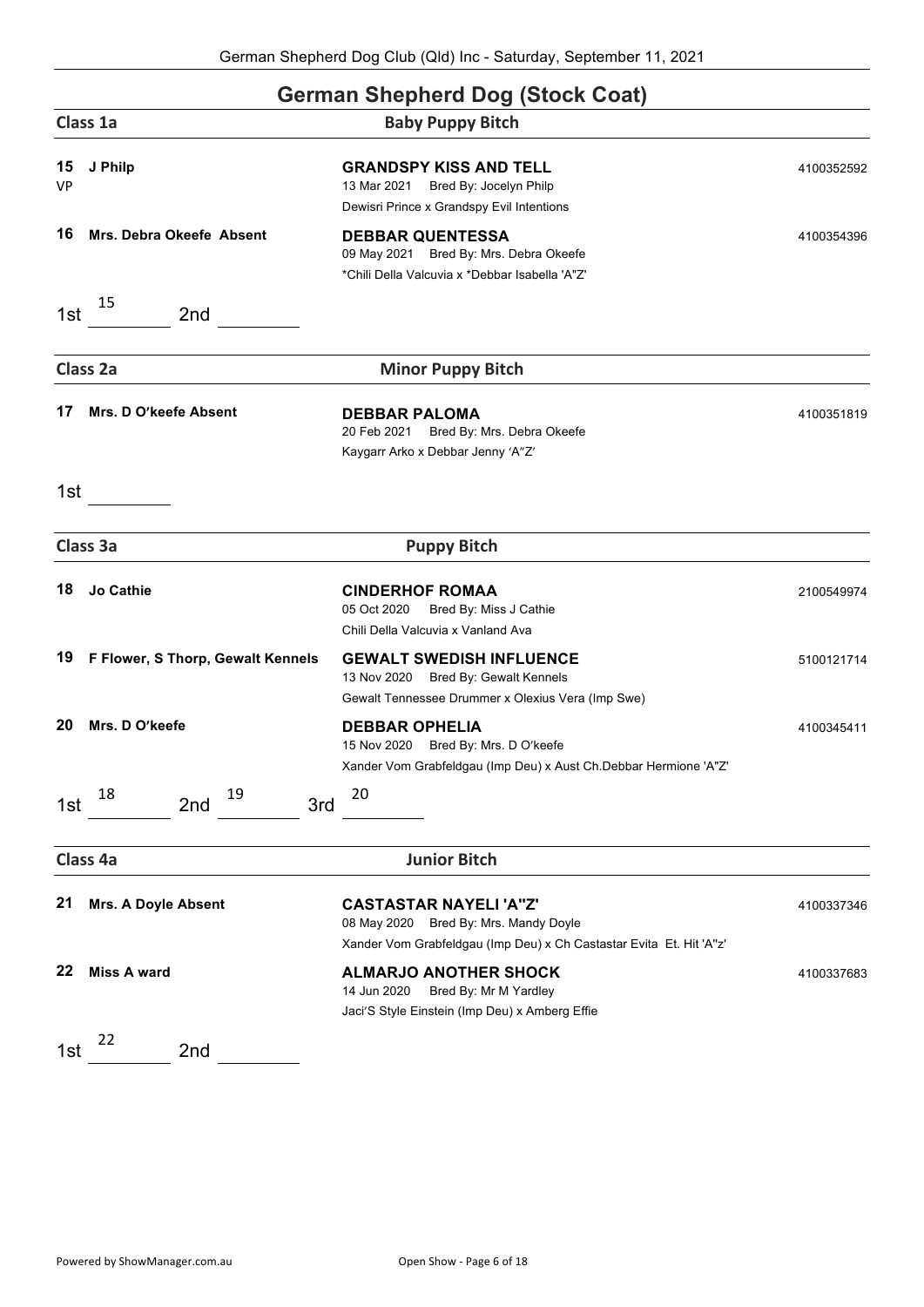|     | Class 5a                 | <b>Intermediate Bitch</b>                                                                                                                          |            |
|-----|--------------------------|----------------------------------------------------------------------------------------------------------------------------------------------------|------------|
| 23  | J Philp                  | <b>GRANDSPY INTENTIONALLY EVIL</b><br>26 Feb 2020<br>Bred By: J King<br>Kantenna Alejandro x Grandspy Evil Intentions                              | 4100333448 |
| 1st | 23                       |                                                                                                                                                    |            |
|     | Class 11a                | <b>Open Bitch</b>                                                                                                                                  |            |
| 24  | <b>Mrs J Hogan-Smith</b> | * CASTASTAR INCANTATION 'A"Z"<br>03 Feb 2018<br>Bred By: Mrs A Doyle<br>Uk Ch Conbhairean Freddie (Imp Uk) Ipo2 x Ch Castastar Evita Et. Hit 'A"z' | 4100302253 |
| 25  | S & B Hurley             | <b>KOMATZU BURLESQUE A Z BSCL</b><br>02 Jan 2019<br>Bred By: Komatzu Kennels<br>Bossface Barack x Ambala Playboy Bunny                             | 4100315538 |
| 26  | Gillies, P & J Absent    | ASKUWHETEAU KNICKKNACK AZ BSCL<br>18 Jun 2019<br>Bred By: Gillies, P & J<br>Djambo Vom Fichtenshlag x Ch. Emjesta Pretty Prowler A'z Bscl 1        | 4100323926 |
| 1st | 26<br>25<br>2nd          | 3rd                                                                                                                                                |            |
|     | <b>Best Bitch</b>        | R/Up                                                                                                                                               |            |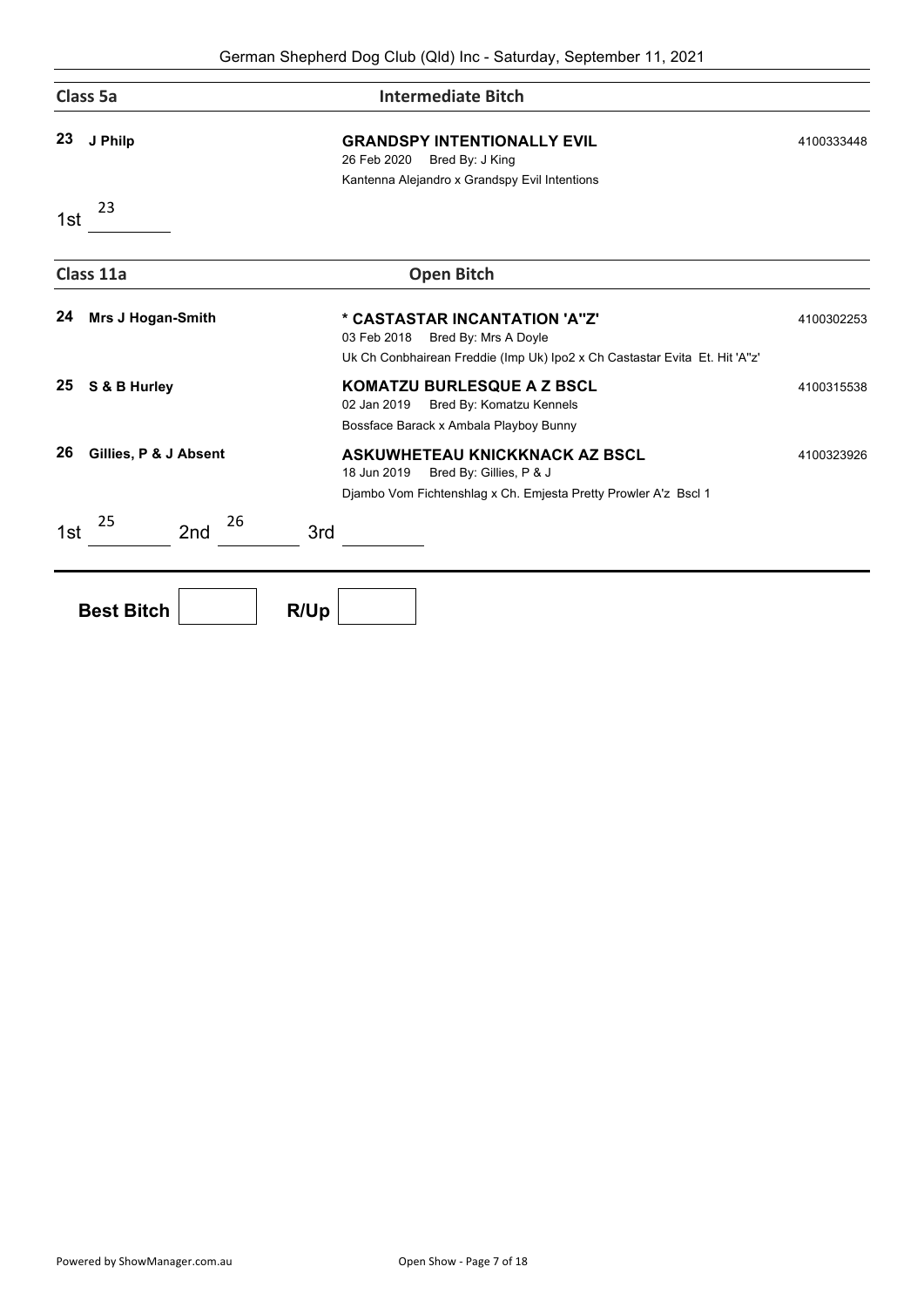| <b>German Shepherd Dog (Long Stock Coat)</b> |  |  |  |
|----------------------------------------------|--|--|--|
|                                              |  |  |  |

| Class 1                              | Ochhan Onephera Dog (Long Olock Oodl)<br><b>Baby Puppy Dog</b>                                                                        |            |
|--------------------------------------|---------------------------------------------------------------------------------------------------------------------------------------|------------|
| 27<br>Mr R & Mrs K Lake              | <b>INEFFABLE DIETHER SEE</b><br>12 Apr 2021<br>Bred By: Mr K & Mrs S Maresh<br>Pirlo Von Arminius (Imp Deu) x Ch Rhosyn New Plaything | 4100352986 |
| 28<br>Mrs. Debra Okeefe              | <b>DEBBAR QUACKER</b><br>09 May 2021 Bred By: Mrs. D Okeefe<br>*Chili Della Valcuvia x *Debbar Isabella 'A"Z'                         | 4100354394 |
| 28<br>27<br>2nd<br>1st               |                                                                                                                                       |            |
| Class <sub>2</sub>                   | <b>Minor Puppy Dog</b>                                                                                                                |            |
| 29<br><b>Mr R Clarke</b>             | <b>GABMALU HENDRIX</b><br>20 Jan 2021<br>Bred By: Mrs M Hornick & Miss R Hornick<br>Cinderhof Vandaal x Gabmalu Echo                  | 2100558666 |
| 29<br>1st                            |                                                                                                                                       |            |
| Class 3                              | <b>Puppy Dog</b>                                                                                                                      |            |
| 30<br>Mr B & D Houghton              | <b>LETTLAND HARJU</b><br>12 Nov 2020 Bred By: Mr Ben & D Houghton<br>Wunderstern Elmezzi x Ch. Beautrae Xtreme Envy                   | 4100346795 |
| 30<br>1st                            |                                                                                                                                       |            |
| Class 5                              | <b>Intermediate Dog</b>                                                                                                               |            |
| 31<br>Mr B & D Houghton              | LETTLAND FLINT (AI) AZ<br>02 Feb 2020<br>Bred By: Mr B & D Houghton<br>Wunderstern Elmezzi x Lettland Althea Bright Sky               | 4100333569 |
| 31<br>1st                            |                                                                                                                                       |            |
| Class 11                             | <b>Open Dog</b>                                                                                                                       |            |
| 32<br>Mrs K Williams & Mrs C Leonard | <b>EROICA ICE ICE BABY AZ BSC</b><br>Bred By: Mrs C Leonard<br>28 Oct 2017<br>Grisu Vom Frankengold Ipo 2 x Ch. Eroica Coco Chanel    | 5100102740 |
| 32<br>1st                            |                                                                                                                                       |            |
| 32<br>R/Up<br><b>Best Dog</b>        | 31                                                                                                                                    |            |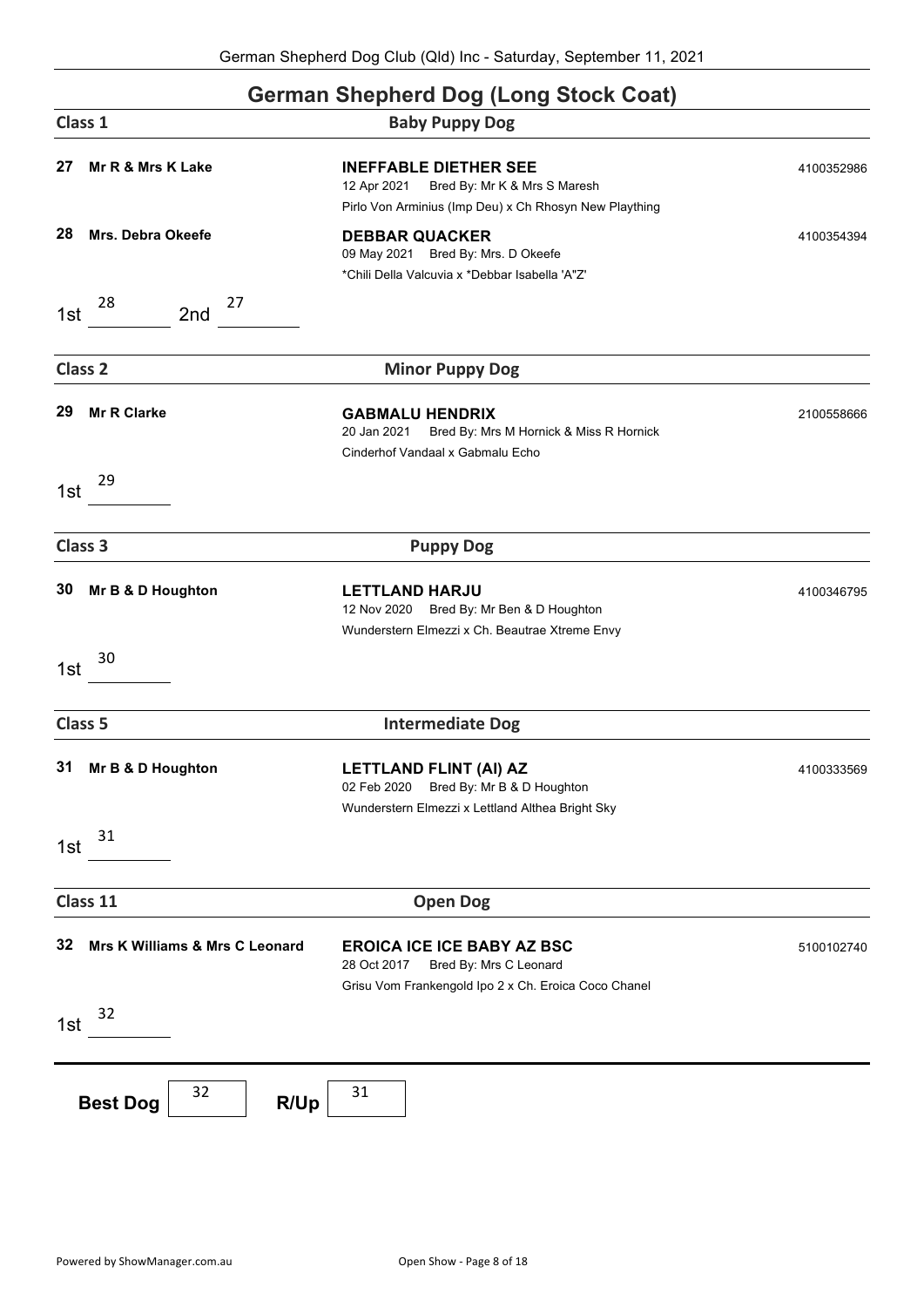### **German Shepherd Dog (Stock Coat) Class 1 Baby Puppy Dog 33 Mr Richard Clarke WOLFONYX KAUSIN KAOS** 4100354144 16 Apr 2021 Bred By: Mr Richard Clarke Rudy V Haus Edmond Ger.Ad.Ger.Bh. Ipo I (Imp Swe) x Hillmagic Cost A Mint (Ai) 1st  $33$ **Class 2 Minor Puppy Dog 34 K&R Knuckey, J Cathie & K Zimmerle FREINHAUF PREDAATOR** 6100128636 21 Feb 2021 Bred By: K, R & C Knuckey \*Chili Della Valcuvia A Z x \*Freinhauf Havoc A Z 1st  $34$ **Class 5 Intermediate Dog 35 Al Drinkwater CH.\*ASTASIA PACCO AZ** 4100321048 20 Apr 2019 Bred By: Mrs B & Mr P Hersant \*Conbhairean Karlos A Nn Ed Normal Ipo2 H-Neg (Imp Uk) x \*Astasia Gamba Az **36 Jackie Hitchings Absent LEISHJACLYN TEXAS TEA DANCER 'A' 'Z'** 4100328633 08 Sep 2019 Bred By: J. Hitchings Uhlmsdorf Jack Black 'A' 'Z' x Leishjaclyn Bomb Proof Dancer (Ai) 'A' 'Z' **37 F Flower, K & S Maresh Absent INEFFABLE BOILINPOINT A Z** 4100327371 01 Oct 2019 Bred By: Mr. K and S Maresh Calle Vom Westervenn x \*Ch. Rhosyn New Plaything A Z Bscl.1 1st  $\frac{35}{2}$  2nd 3rd **Class 11 Open Dog 38 Ms S L Thorp Absent \* RUDY VON HAUS EDMOND** COR A 28172 - 15 24 Mar 2015 Bred By: Von haus Edmond Vaiko Vom Suentelstein x Inga Von Haus Edmond **39 Kylie ZImmerle Absent CASTASTAR GRINGO "A""Z"** 4100285015 28 Dec 2016 Bred By: Mandy Doyle Toby Von Der Plassenburg x Castastar Alexi 1st 2nd **Best Dog**  $34$  **R/Up**  $35$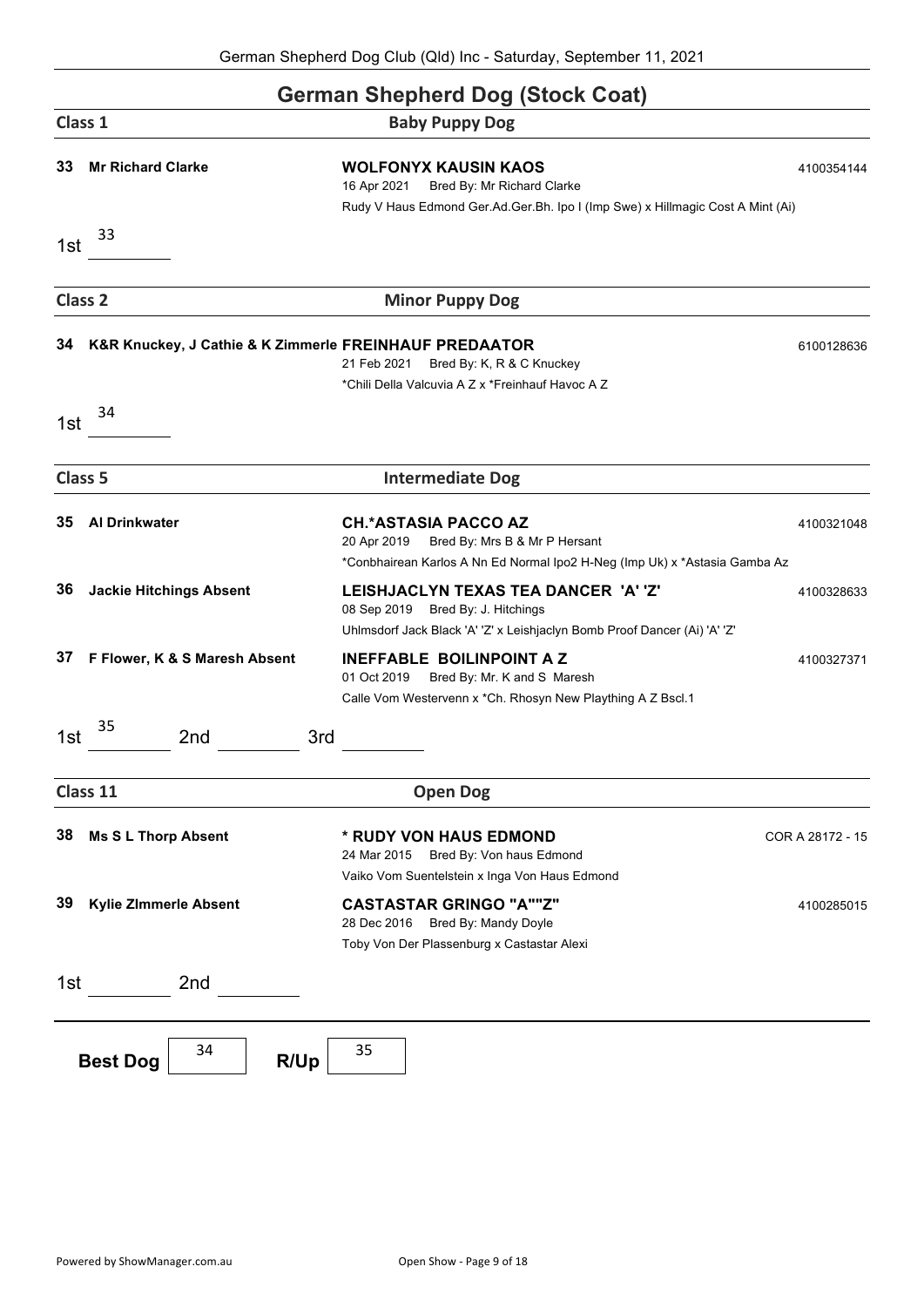# General Specials

Judge: Mr Andrew Ziebell (QLD)

| <b>Best In Show</b>         | 32 | <b>Runner Up</b> | 23 |
|-----------------------------|----|------------------|----|
| <b>Baby Puppy In Show</b>   | 28 | Opposite         | 15 |
| <b>Minor Puppy In Show</b>  | 34 | Opposite         | 29 |
| <b>Puppy In Show</b>        | 18 | Opposite         | 30 |
| <b>Junior In Show</b>       | 22 | Opposite         | 6  |
| <b>Intermediate In Show</b> | 23 | Opposite         | 31 |
| <b>Open In Show</b>         | 32 | Opposite         | 25 |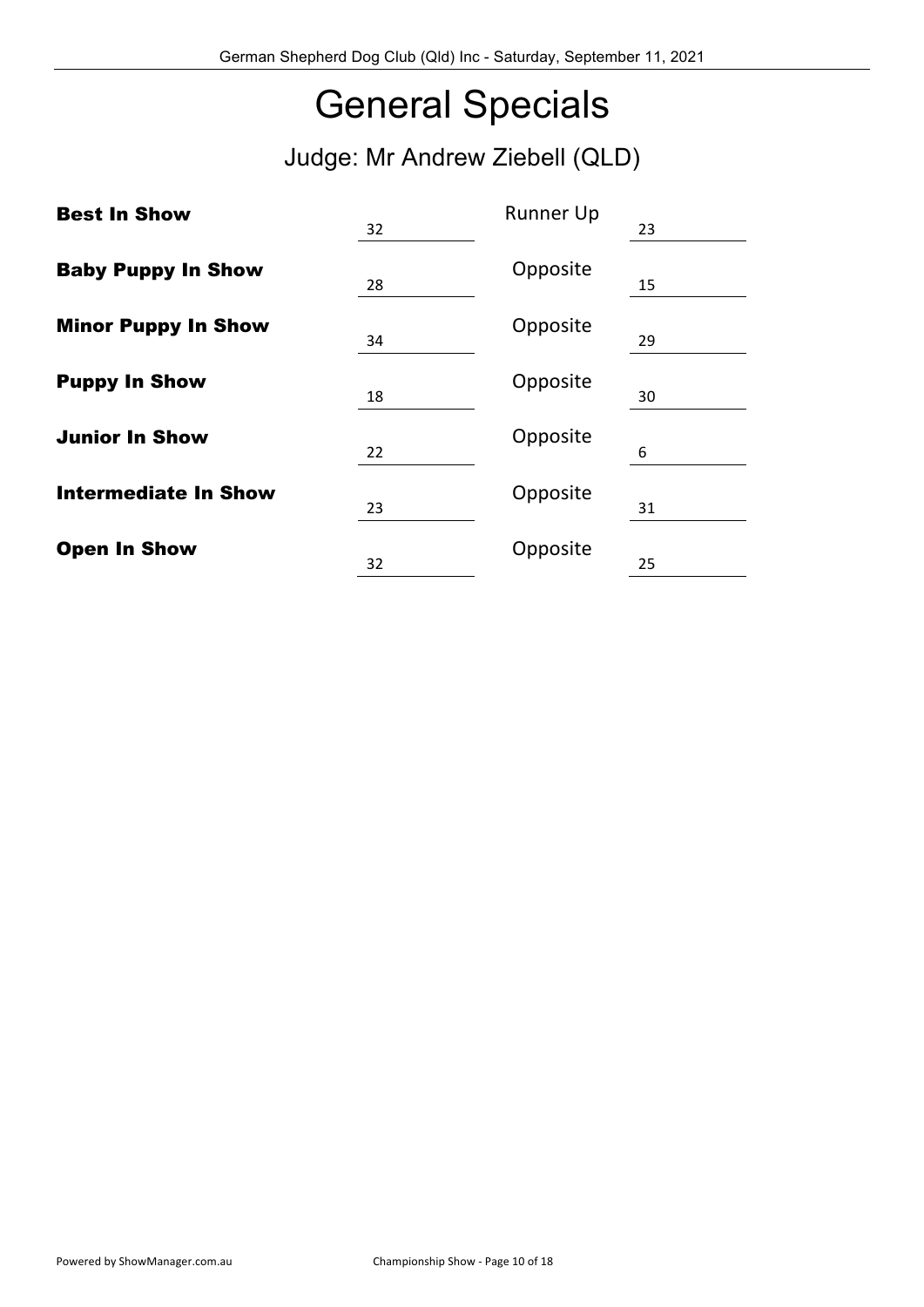### **CHAMPIONSHIP SHOW**

| <b>German Shepherd Dog (Long Stock Coat)</b> |  |
|----------------------------------------------|--|
| <b>Baby Puppy Bitch</b>                      |  |
|                                              |  |

| 40<br><b>VP</b> | <b>Wendy Cropper &amp; Chiquita Beckett</b> | <b>WILDHERTZ STALKING WOLF</b><br>Bred By: Chiquita Beckett<br>20 Mar 2021<br>Wildhertz Poetry In Motion x Gewalt Shelby Cobra    | 5100124293 |
|-----------------|---------------------------------------------|-----------------------------------------------------------------------------------------------------------------------------------|------------|
| 41<br><b>VP</b> | Mr B & D Houghton                           | <b>SHARDON VIBRANT BEAUTY</b><br>31 Mar 2021<br>Bred By: Mrs D M Bryant<br>Ch Iliano Von Juvenisty x Shardon Tranquillity         | 2100562091 |
| 1st             | 41<br>40<br>2nd                             |                                                                                                                                   |            |
|                 | Class 2a                                    | <b>Minor Puppy Bitch</b>                                                                                                          |            |
| 42<br>VP        | <b>Ms. M Wetzlar</b>                        | <b>GEWALT CASINO ROYALE</b><br>07 Feb 2021<br>Bred By: Gewalt Kennels<br>Xander Vom Grabfeldgau (Imp Deu) x Gewalt Gambols Gretel | 5100123512 |
| 1st             | 42                                          |                                                                                                                                   |            |
|                 | Class 3a                                    | <b>Puppy Bitch</b>                                                                                                                |            |
| 43              | J Philp Absent                              | <b>AMDAK HASHTAG FUDGE ME</b><br>18 Sep 2020 Bred By: A Wood<br>Eroica Ice Ice Baby (Ai) x Amdak Fudge Me Sideways                | 4100345505 |
| 1st             |                                             |                                                                                                                                   |            |
|                 | Class 4a                                    | <b>Junior Bitch</b>                                                                                                               |            |
| 44<br>VG        | Mr G & K Williams                           | <b>KAYGARR ESTHER</b><br>25 Jul 2020<br>Bred By: Mrs K & Mr G Williams<br>Eroica Ice Ice Baby x Eroica Just Want To Have Fun      | 4100339708 |
| 1st             | 44                                          |                                                                                                                                   |            |
|                 | Class 5a                                    | <b>Intermediate Bitch</b>                                                                                                         |            |
| 45<br>VG        | Mr B & D Houghton                           | <b>LETTLAND EPIC EDITION AZ</b><br>Bred By: Mr B & D Houghton<br>27 Nov 2019<br>Eroica Ice Ice Baby x Ch Beautrae Xtreme Envy     | 4100329869 |
| 1st             | 45                                          |                                                                                                                                   |            |

**Class 1a**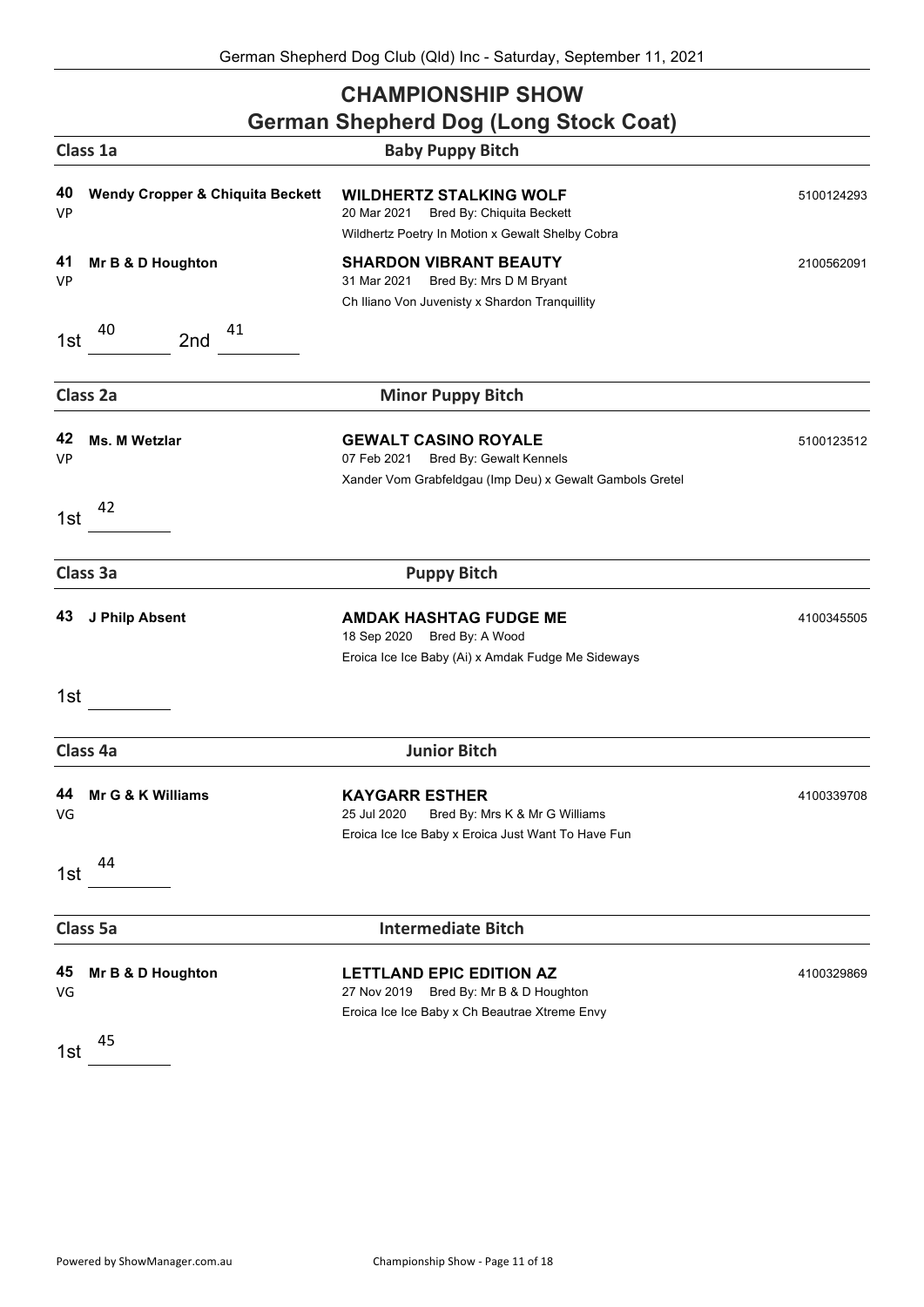|          | Class 11a                                                                                                                                              | <b>Open Bitch</b>                      |            |
|----------|--------------------------------------------------------------------------------------------------------------------------------------------------------|----------------------------------------|------------|
| 46<br>EX | <b>CH KUIRAU OLIVIA A"Z BSC</b><br><b>C</b> Cheffirs<br>Bred By: Mr P G& Mrs D M& J Murray<br>21 Dec 2017<br>Djambo Von Fichtenschlag x Kuirau Chakira |                                        | 2100488461 |
| 1st      | 46                                                                                                                                                     |                                        |            |
|          | 46<br><b>Ch Bitch</b>                                                                                                                                  | 9<br>44<br><b>Points</b><br><b>Res</b> |            |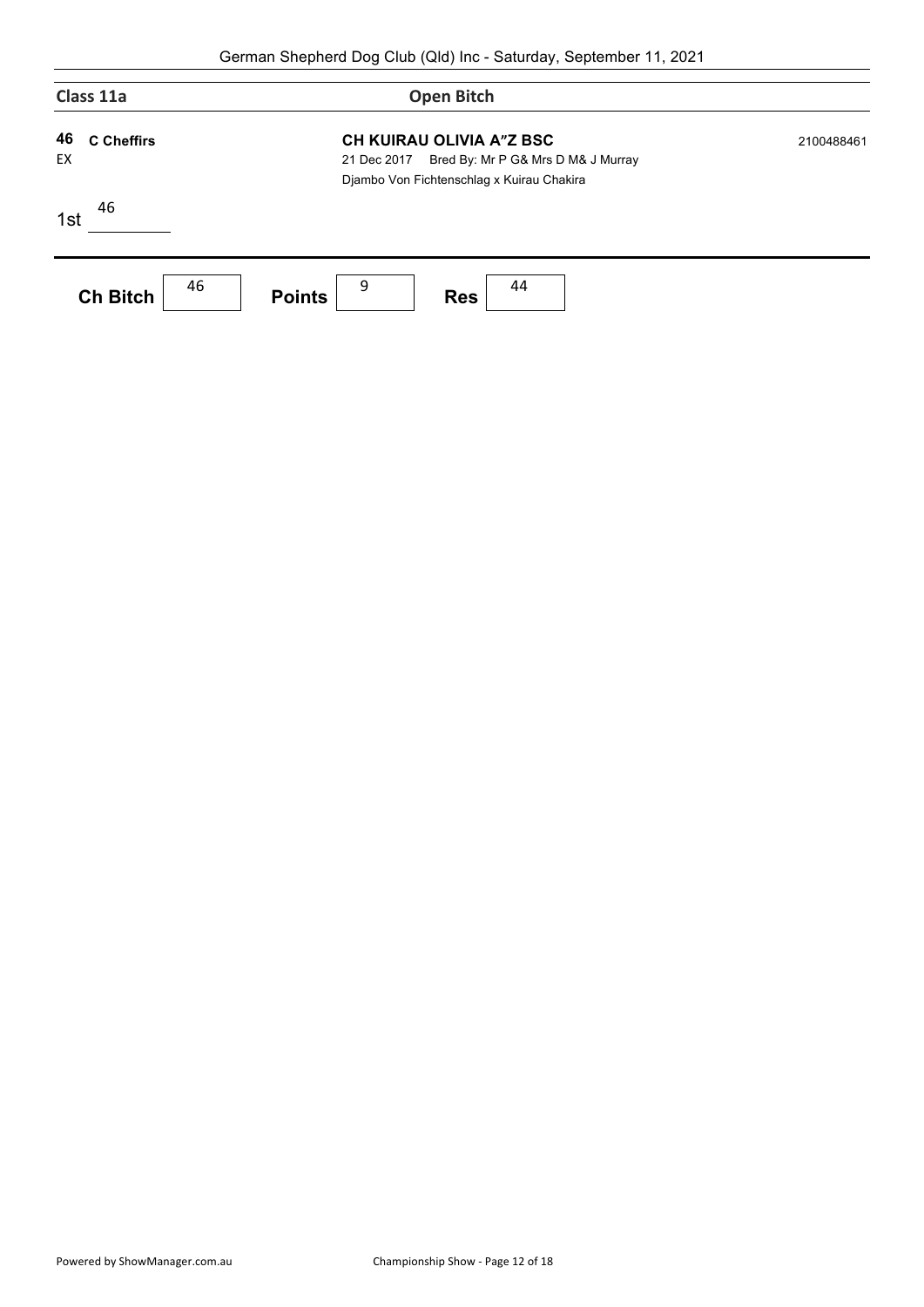### **German Shepherd Dog (Stock Coat)**

|                 | Class 1a                                   | <b>Baby Puppy Bitch</b>                                                                                                                      |            |
|-----------------|--------------------------------------------|----------------------------------------------------------------------------------------------------------------------------------------------|------------|
| 47<br><b>VP</b> | J Philp                                    | <b>GRANDSPY KISS AND TELL</b><br>13 Mar 2021 Bred By: Jocelyn Philp<br>Dewisri Prince x Grandspy Evil Intentions                             | 4100352592 |
| 48<br><b>VP</b> | <b>K</b> Long                              | <b>KARALCIN QUIRINDI</b><br>06 Apr 2021<br>Bred By: K Long<br>Conbhairean Karlos (Imp Uk) x Karalcin Katana 'A"z'                            | 4100353388 |
| 49<br><b>VP</b> | Mr. K and S Maresh                         | <b>INEFFABLE CIA</b><br>12 Apr 2021<br>Bred By: Mr. K and S Maresh<br>Xander Vom Grabfeldgau x *Ch. Rhosyn Twysted Secret A Z                | 4100353086 |
| 50<br><b>VP</b> | Mr. K and S Maresh                         | <b>INEFFABLE DANGEROUS DREAMS</b><br>12 Apr 2021<br>Bred By: Mr. K and S Maresh<br>Pirlo Von Arminius x *Ch. Rhosyn New Plaything A Z Bscl.1 | 4100352993 |
| 51<br><b>VP</b> | <b>Mrs. Debra Okeefe</b>                   | <b>DEBBAR QUENTESSA</b><br>09 May 2021 Bred By: Mrs. Debra Okeefe<br>*Chili Della Valcuvia x *Debbar Isabella 'A"Z'                          | 4100354396 |
| 52<br><b>VP</b> | Mrs. Bronwyn Hurley & Mr. Stuart<br>Hurley | <b>PANSKYLI ETERNAL FLAME</b><br>12 May 2021 Bred By: Mrs. Bronwyn Hurley<br>Chili Della Valcuvia x Komatzu Burlesque A Z Bscl               | 4100354526 |
| 53<br><b>VP</b> | <b>S Ballantyne-Gordon</b>                 | <b>ALEZAN QUE SERA SERA</b><br>19 May 2021 Bred By: D & K Muir<br>*Dewisri Prince 'A' 'Z' x Kantenna Time Warp 'A' 'Z'                       | 2100565342 |
| 1st             | 53<br>48<br>2nd<br>3rd                     | 49<br>52<br>50<br>4th<br>5th                                                                                                                 |            |
|                 | Class 2a                                   | <b>Minor Puppy Bitch</b>                                                                                                                     |            |
| 54<br><b>VP</b> | Mrs. D O'keefe                             | <b>DEBBAR PALOMA</b><br>Bred By: Mrs. Debra Okeefe<br>20 Feb 2021<br>Kaygarr Arko x Debbar Jenny 'A"Z'                                       | 4100351819 |
| 1st             | 54                                         |                                                                                                                                              |            |
|                 | Class 3a                                   | <b>Puppy Bitch</b>                                                                                                                           |            |
| 55<br><b>VP</b> | <b>Jo Cathie</b>                           | <b>CINDERHOF ROMAA</b><br>05 Oct 2020<br>Bred By: Miss J Cathie<br>Chili Della Valcuvia x Vanland Ava                                        | 2100549974 |
| 56<br><b>VP</b> | F Flower, S Thorp, Gewalt Kennels          | <b>GEWALT SWEDISH INFLUENCE</b><br>13 Nov 2020 Bred By: Gewalt Kennels<br>Gewalt Tennessee Drummer x Olexius Vera (Imp Swe)                  | 5100121714 |
| 57<br><b>VP</b> | Mrs. D O'keefe                             | <b>DEBBAR OPHELIA</b><br>Bred By: Mrs. D O'keefe<br>15 Nov 2020<br>Xander Vom Grabfeldgau (Imp Deu) x Aust Ch.Debbar Hermione 'A"Z'          | 4100345411 |
| 1st             | 55<br>57<br>3rd<br>2nd                     | 56                                                                                                                                           |            |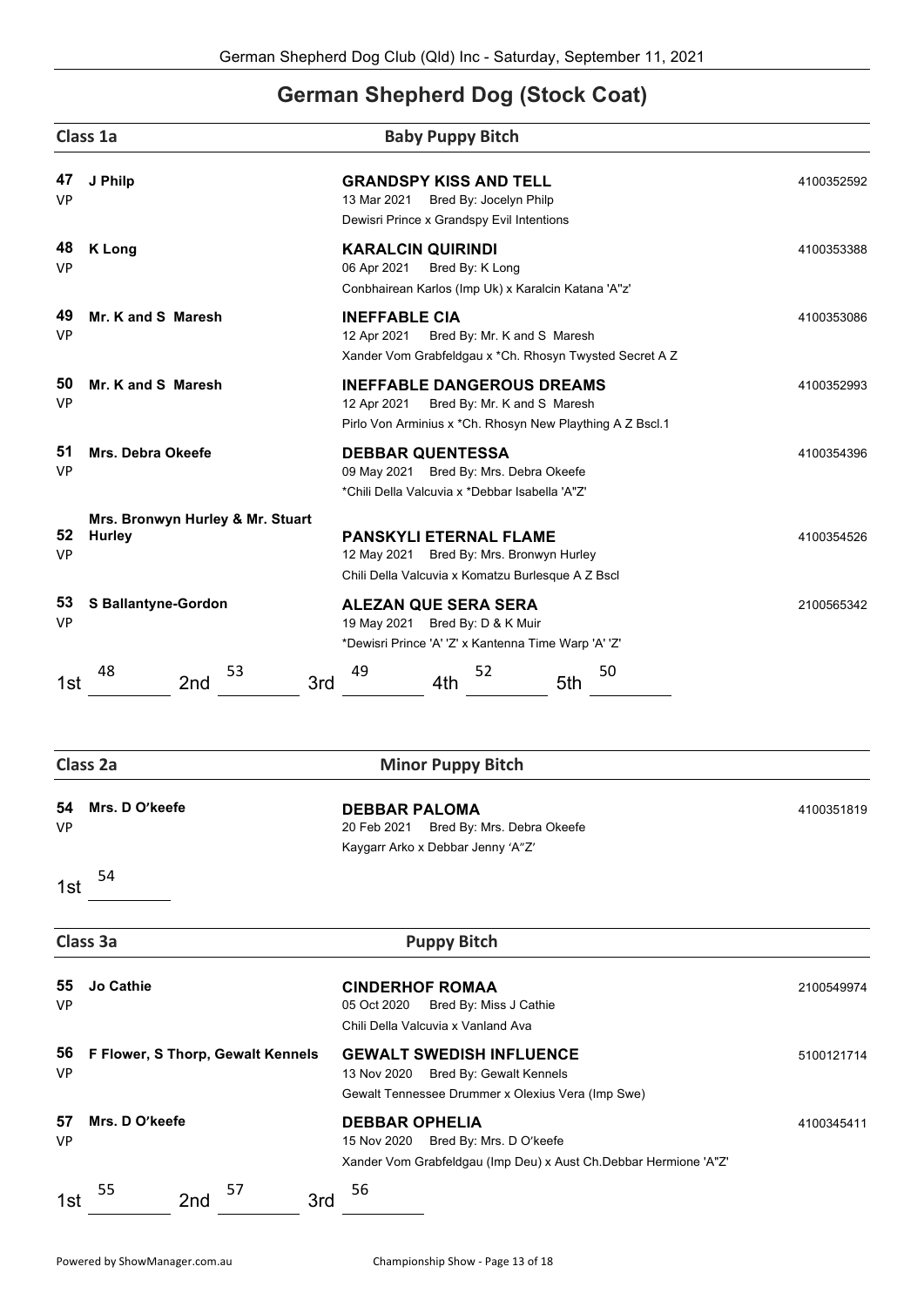|           | Class 4a                               | <b>Junior Bitch</b>                                                                                                                                |            |
|-----------|----------------------------------------|----------------------------------------------------------------------------------------------------------------------------------------------------|------------|
| 58<br>VG  | <b>Mrs. A Doyle Absent</b>             | <b>CASTASTAR NAYELI 'A"Z'</b><br>08 May 2020 Bred By: Mrs. Mandy Doyle<br>Xander Vom Grabfeldgau (Imp Deu) x Ch Castastar Evita Et. Hit 'A"z'      | 4100337346 |
| 59<br>VG  | <b>Miss A ward</b>                     | <b>ALMARJO ANOTHER SHOCK</b><br>14 Jun 2020<br>Bred By: Mr M Yardley<br>Jaci'S Style Einstein (Imp Deu) x Amberg Effie                             | 4100337683 |
| 60        | <b>Jacqueline Redmond Absent</b>       | <b>KOMATZU DI VA CHYKA</b><br>08 Aug 2020 Bred By: KOMATZU KNLS<br>Conbhairean Freddie x Ambala Funky Paris                                        | 4100340959 |
| 61<br>VG  | Mrs. D O'keefe                         | <b>CASTASTAR OLEANDER</b><br>24 Aug 2020 Bred By: M Doyle<br>Uk Ch. Conbhairean Freddie (Imp Uk) Ipo2 x Debbar Isabella                            | 4100341469 |
| 1st       | 59<br>61<br>2nd<br>3rd                 | 4th                                                                                                                                                |            |
|           | Class 5a                               | <b>Intermediate Bitch</b>                                                                                                                          |            |
| 62<br>VG  | J Philp                                | <b>GRANDSPY INTENTIONALLY EVIL</b><br>26 Feb 2020 Bred By: J King<br>Kantenna Alejandro x Grandspy Evil Intentions                                 | 4100333448 |
| 1st       | 62                                     |                                                                                                                                                    |            |
|           | Class 11a                              | <b>Open Bitch</b>                                                                                                                                  |            |
| 63<br>EX  | <b>Jacqueline Redmond</b>              | <b>AMBALA PLAYBOY BUNNY</b><br>18 Nov 2014 Bred By: ambala kennels<br>Xaro Von Der Plassenburg Imp Deu x Ambala Funky Miss Ht                      | 2100417897 |
| 64.<br>EX | Mrs. D O'keefe                         | *DEBBAR ISABELLA 'A"Z'<br>02 Nov 2017 Bred By: Mrs. D Okeefe<br>Ch. Castastar Eragon x Debbar Dj Vu                                                | 4100298742 |
| 65<br>EX  | <b>Mrs J Hogan-Smith</b>               | * CASTASTAR INCANTATION 'A"Z"<br>03 Feb 2018<br>Bred By: Mrs A Doyle<br>Uk Ch Conbhairean Freddie (Imp Uk) Ipo2 x Ch Castastar Evita Et. Hit 'A"z' | 4100302253 |
| 66<br>EX  | <b>Jacqueline Redmond</b>              | <b>KOMATZU BACK IN BARACK</b><br>02 Jan 2019<br>Bred By: Mrs. Jackie Redmond<br>Bossface Barack x Ambala Playboy Bunny                             | 4100315537 |
| 67<br>EX  | S & B Hurley                           | <b>KOMATZU BURLESQUE A Z BSCL</b><br>02 Jan 2019<br>Bred By: Komatzu Kennels<br>Bossface Barack x Ambala Playboy Bunny                             | 4100315538 |
| 68<br>EX  | Gillies, P & J                         | ASKUWHETEAU KNICKKNACK AZ BSCL<br>18 Jun 2019<br>Bred By: Gillies, P & J<br>Djambo Vom Fichtenshlag x Ch. Emjesta Pretty Prowler A'z Bscl 1        | 4100323926 |
| 1st       | 64<br>65<br>3rd<br>2nd                 | 63<br>67<br>66<br>4th<br>5th                                                                                                                       |            |
|           | 65<br><b>Ch Bitch</b><br><b>Points</b> | 64<br>18<br><b>Res</b>                                                                                                                             |            |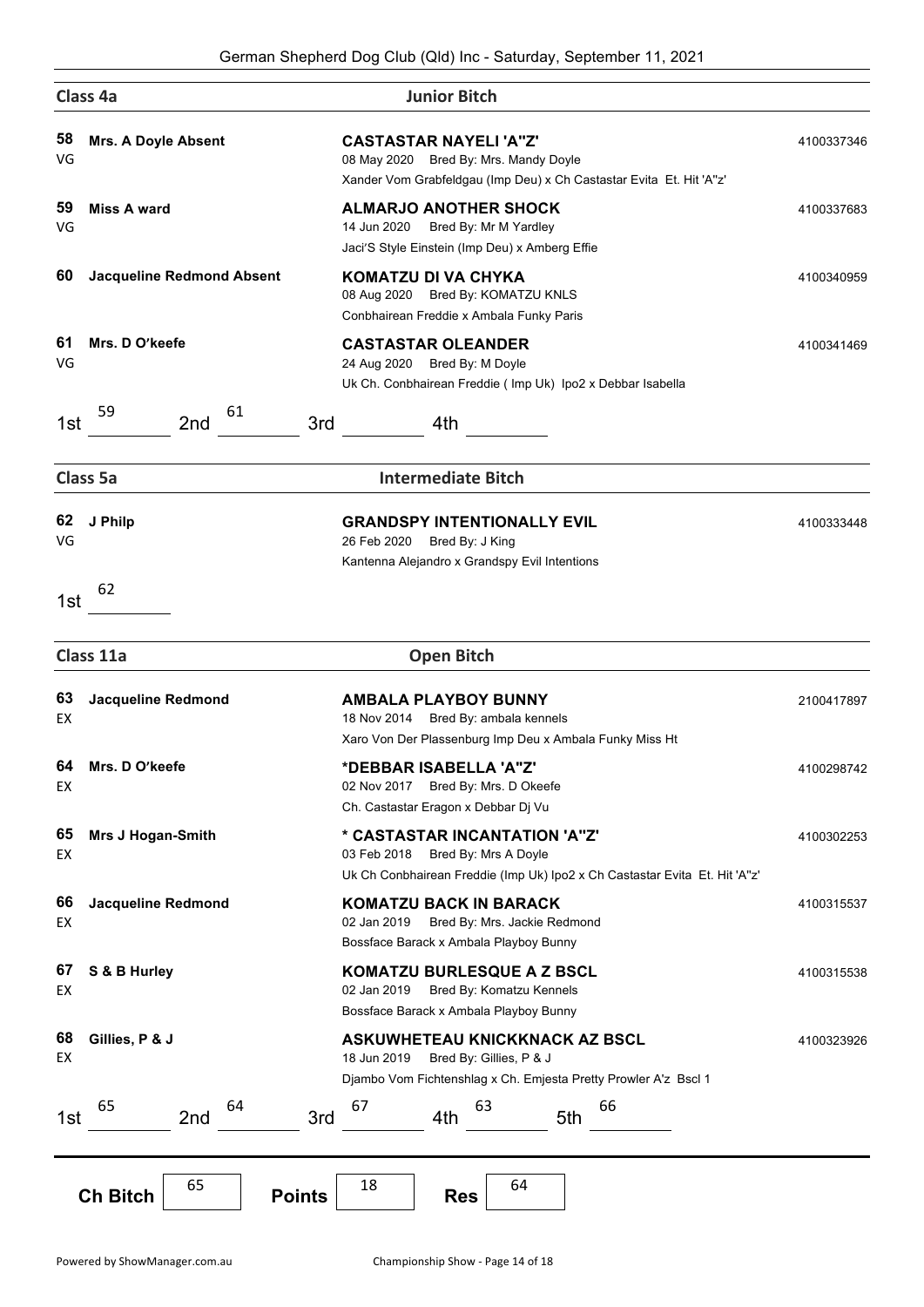## **German Shepherd Dog (Long Stock Coat) Class 1 Baby Puppy Dog 69 Mr R & Mrs K Lake INEFFABLE DIETHER SEE** 4100352986 VP 12 Apr 2021 Bred By: Mr K & Mrs S Maresh Pirlo Von Arminius (Imp Deu) x Ch Rhosyn New Plaything **70 Mrs. Debra Okeefe DEBBAR QUACKER** 4100354394 VP 09 May 2021 Bred By: Mrs. D Okeefe \*Chili Della Valcuvia x \*Debbar Isabella 'A"Z' 1st  $^{70}$  2nd  $^{69}$ **Class 2 Minor Puppy Dog 71 Mr R Clarke GABMALU HENDRIX** 2100558666 VP 20 Jan 2021 Bred By: Mrs M Hornick & Miss R Hornick Cinderhof Vandaal x Gabmalu Echo 1st  $^{71}$ **Class 3 Puppy Dog 72 Mr B & D Houghton LETTLAND HARJU 100346795** VP 12 Nov 2020 Bred By: Mr Ben & D Houghton Wunderstern Elmezzi x Ch. Beautrae Xtreme Envy 1st <sup>72</sup> **Class 5 Intermediate Dog 73 Mr B & D Houghton LETTLAND FLINT (AI) AZ** 4100333569 4100333569 VG 02 Feb 2020 Bred By: Mr B & D Houghton Wunderstern Elmezzi x Lettland Althea Bright Sky 1st  $^{73}$ **Class 11 Open Dog 74 Mrs K Williams & Mrs C Leonard EROICA ICE ICE BABY AZ BSC** 5100102740 EX 28 Oct 2017 Bred By: Mrs C Leonard Grisu Vom Frankengold Ipo 2 x Ch. Eroica Coco Chanel 1st  $^{74}$ **Ch Dog** <sup>74</sup> **Points** <sup>9</sup> **Res** <sup>73</sup>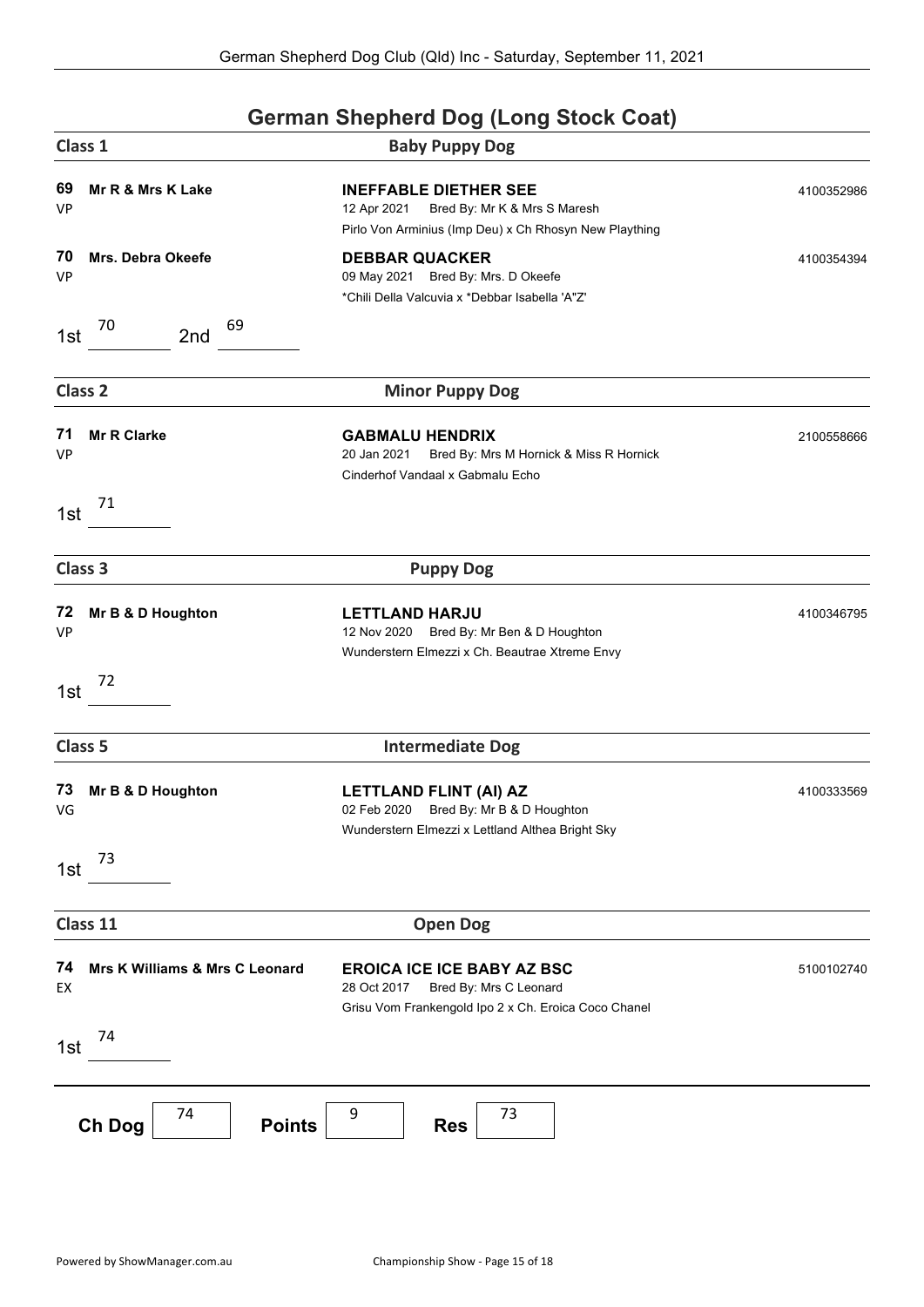### **German Shepherd Dog (Stock Coat)**

| Class 1<br><b>Baby Puppy Dog</b> |                                |                                                                                                                                                            |            |  |
|----------------------------------|--------------------------------|------------------------------------------------------------------------------------------------------------------------------------------------------------|------------|--|
| 75<br><b>VP</b>                  | <b>K</b> Long                  | <b>KARALCIN WALLABADAH</b><br>06 Apr 2021<br>Bred By: K Long<br>Conbhairean Karlos (Imp Uk) x Karalcin Katana 'A"z'                                        | 4100353386 |  |
| 76<br><b>VP</b>                  | <b>Mr Richard Clarke</b>       | <b>WOLFONYX KAUSIN KAOS</b><br>16 Apr 2021<br>Bred By: Mr Richard Clarke<br>Rudy V Haus Edmond Ger.Ad.Ger.Bh. Ipo I (Imp Swe) x Hillmagic Cost A Mint (Ai) | 4100354144 |  |
| 77<br><b>VP</b>                  | <b>Jacqueline Redmond</b>      | <b>KOMATZU FUNKY MERLIN</b><br>27 Apr 2021<br>Bred By: Jacqueline Redmond<br>Macho Vom Lamorak Imp Due x Komatzu Back In Barack                            | 4100355693 |  |
| 78<br><b>VP</b>                  | <b>Mrs. Debra Okeefe</b>       | <b>DEBBAR QUALL</b><br>09 May 2021 Bred By: Mrs. Debra Okeefe<br>*Chili Della Valcuvia x *Debbar Isabella 'A"Z'                                            | 4100354391 |  |
| 1st                              | 74<br>77<br>2nd                | 75<br>76<br>3rd<br>4th                                                                                                                                     |            |  |
| Class <sub>2</sub>               |                                | <b>Minor Puppy Dog</b>                                                                                                                                     |            |  |
| 79<br><b>VP</b>                  |                                | K&R Knuckey, J Cathie & K Zimmerle FREINHAUF PREDAATOR<br>21 Feb 2021<br>Bred By: K, R & C Knuckey<br>*Chili Della Valcuvia A Z x *Freinhauf Havoc A Z     | 6100128636 |  |
| 1st                              | 79                             |                                                                                                                                                            |            |  |
| Class 5                          |                                | <b>Intermediate Dog</b>                                                                                                                                    |            |  |
| 80<br>VG                         | <b>Al Drinkwater</b>           | <b>CH.*ASTASIA PACCO AZ</b><br>20 Apr 2019<br>Bred By: Mrs B & Mr P Hersant<br>*Conbhairean Karlos A Nn Ed Normal Ipo2 H-Neg (Imp Uk) x *Astasia Gamba Az  | 4100321048 |  |
| 81                               | <b>Jackie Hitchings Absent</b> | LEISHJACLYN TEXAS TEA DANCER 'A' 'Z'<br>Bred By: J. Hitchings<br>08 Sep 2019<br>Uhlmsdorf Jack Black 'A' 'Z' x Leishjaclyn Bomb Proof Dancer (Ai) 'A' 'Z'  | 4100328633 |  |
| 82                               | F Flower, K & S Maresh Absent  | <b>INEFFABLE BOILINPOINT A Z</b><br>01 Oct 2019<br>Bred By: Mr. K and S Maresh<br>Calle Vom Westervenn x *Ch. Rhosyn New Plaything A Z Bscl.1              | 4100327371 |  |
| 1st                              | 80<br>2nd                      | 3rd                                                                                                                                                        |            |  |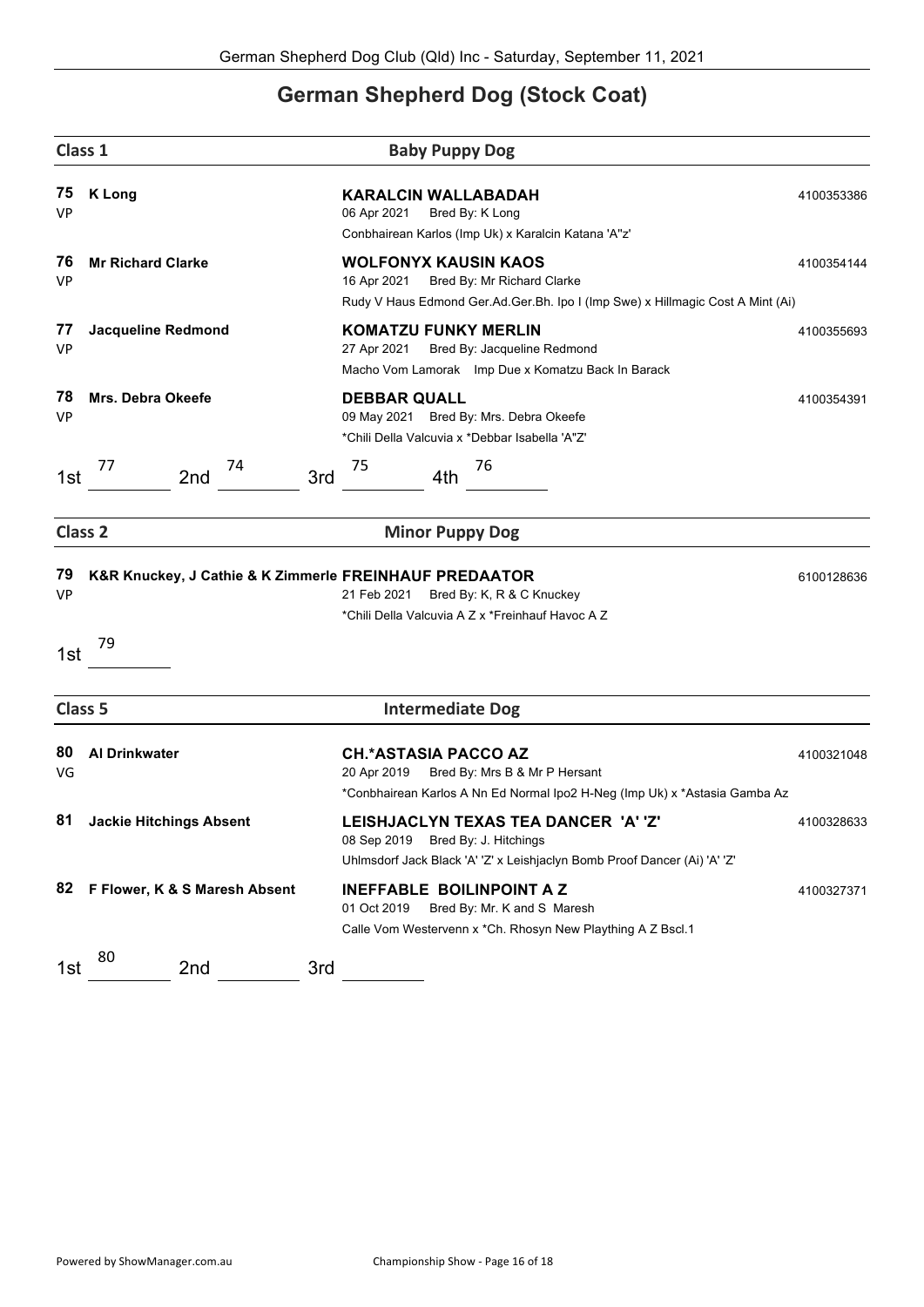| Class 11                           | <b>Open Dog</b>                                                                                                     |                  |
|------------------------------------|---------------------------------------------------------------------------------------------------------------------|------------------|
| 83<br><b>Ms S L Thorp</b><br>EX    | * RUDY VON HAUS EDMOND<br>24 Mar 2015<br>Bred By: Von haus Edmond<br>Vaiko Vom Suentelstein x Inga Von Haus Edmond  | COR A 28172 - 15 |
| 84<br><b>Kylie Zimmerle Absent</b> | <b>CASTASTAR GRINGO "A""Z"</b><br>28 Dec 2016<br>Bred By: Mandy Doyle<br>Toby Von Der Plassenburg x Castastar Alexi | 4100285015       |
| 83<br>1st<br>2 <sub>nd</sub>       |                                                                                                                     |                  |
| 83<br><b>Points</b><br>Ch Dog      | 8<br>80<br><b>Res</b>                                                                                               |                  |